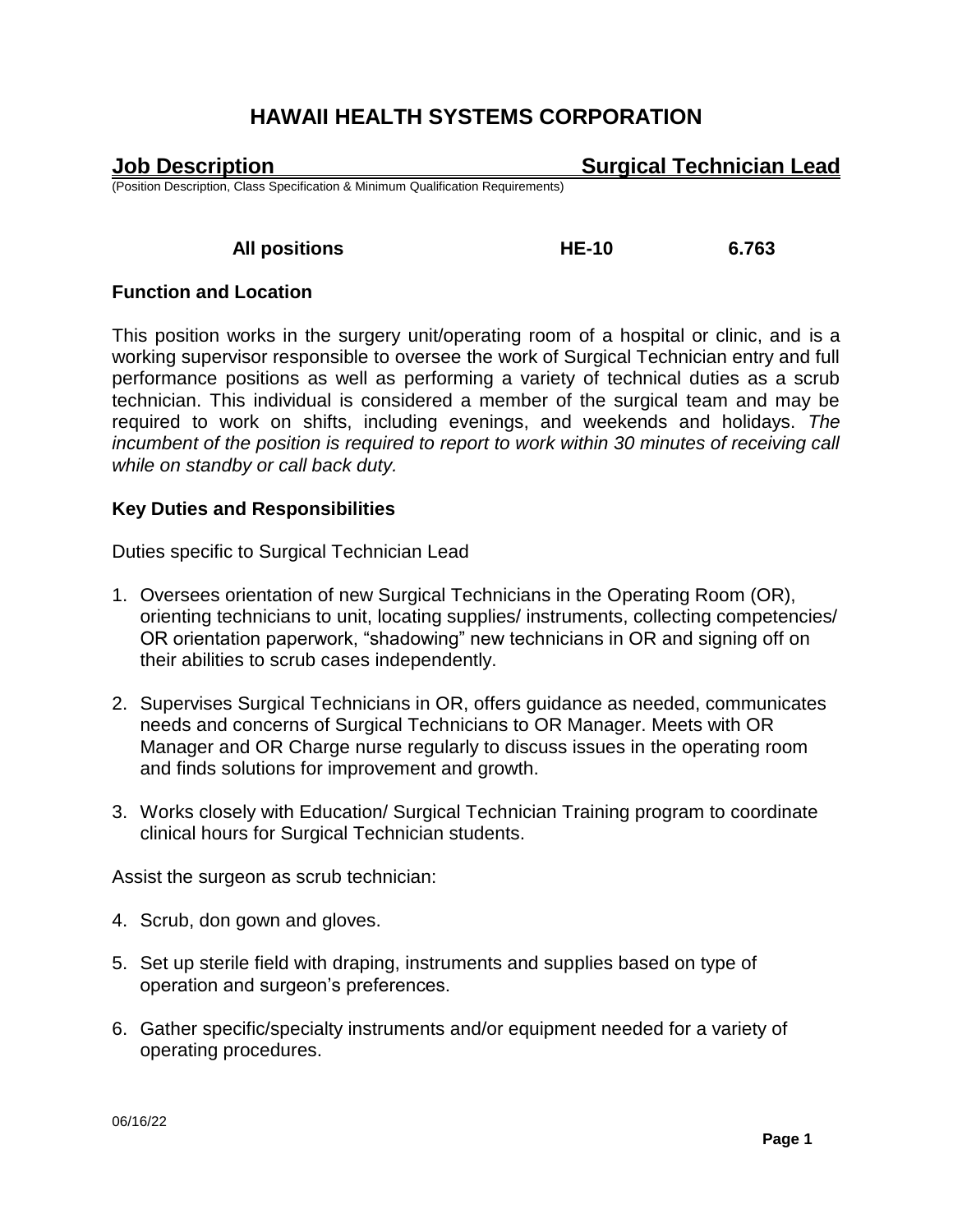**Job Description Surgical Technician Lead**

(Position Description, Class Specification & Minimum Qualification Requirements)

- 7. Assist in the transfer of patients, including but not limited to, from stretcher to Operating Room table, and assist in the positioning of patients.
- 8. Prepare and drape patient and operative area.
- 9. Assist and anticipate needs and preferences of the surgeon (e.g., pass instruments and other sterile supplies to the surgeon, hold retractors, etc.)
- 10. Maintain correct count of sponges, needles and instruments with circulating nurse and report correctness and discrepancies.
- 11. Maintain aseptic techniques at all times and protect sterile field.
- 12. Assists in care of specimens (e.g., identify and hand specimens to circulating nurse, prepare slides).
- 13. Assist in application of dressings, casts, and in moving of patient, as directed (e.g., hold sterile dressings in place, wipe-off patient, apply tape).
- 14. Use principles of growth and development to assess each patient's age-specific needs and provide age-specific treatment and care.
- 15. Adhere to safety/infection control policies and procedures. Report unsafe equipment.
- 16. Decontaminate equipment, instruments and supplies, and clean room as directed in procedures.
- 17. Maintain a clean, well-stocked, safe environment for patients and staff. Keep patient care and utility areas neat and clean.
- 18. Communicate and interact with patients and families in a positive and courteous manner.
- 19. Maintain the strictest confidentiality of all facility and facility-related employee information.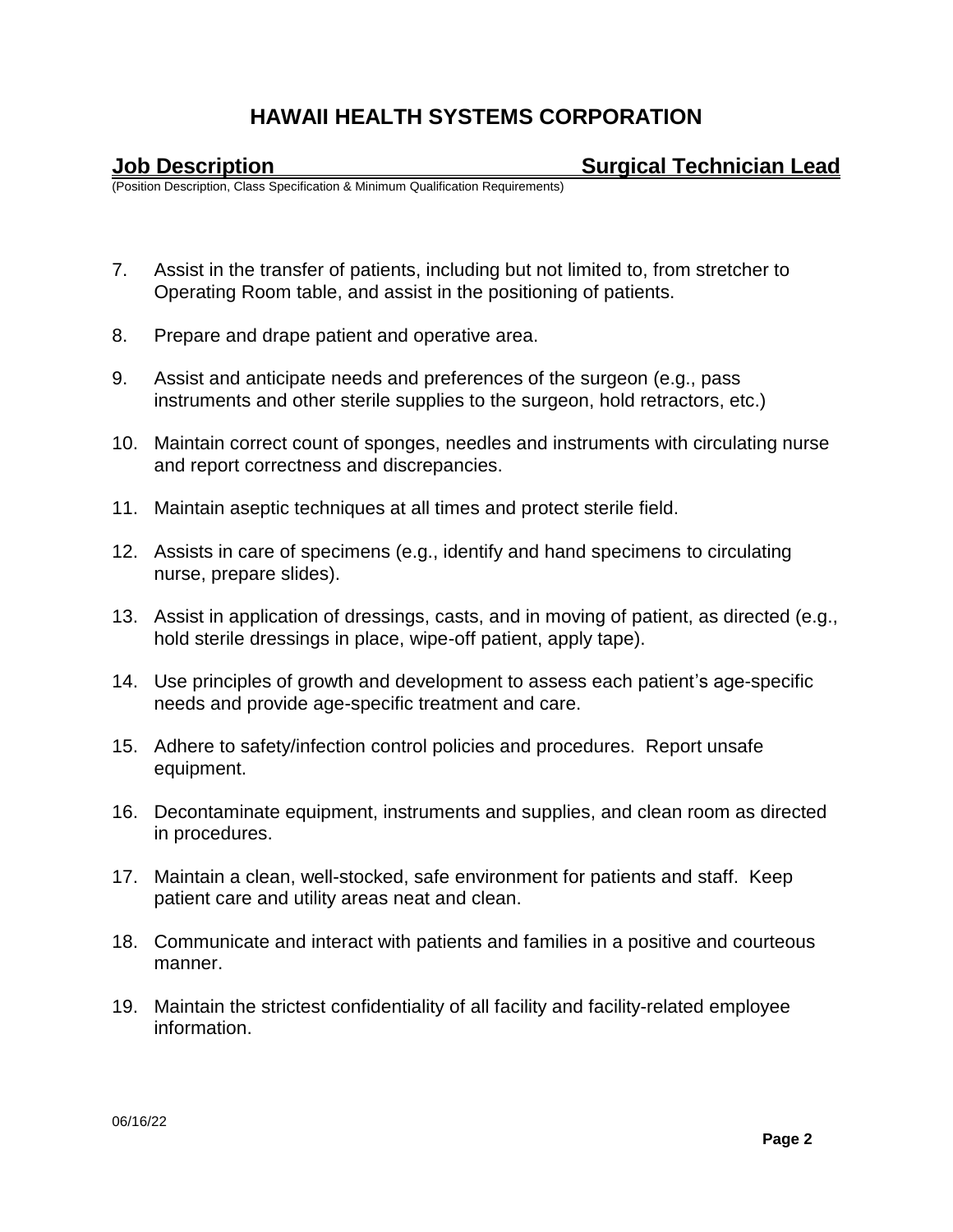**Job Description Surgical Technician Lead**

(Position Description, Class Specification & Minimum Qualification Requirements)

### **Other Duties**

In addition to the key duties and responsibilities, this position may be assigned to:

Handle equipment and items correctly to insure usability and safety of supplies and materials; maintain adequate supplies in the suite to insure availability during procedures; clean, store, pack and autoclave instruments in the workroom; maintain an inventory of supplies and equipment to assure availability; store and stock supplies, as directed; maintain awareness of where all supplies are kept and get, or put them away, accordingly; distribute supplies to rooms and suites as directed according to use, number and items; assist in transferring patients from bed to gurney and transporting them to and from the surgical suite as directed by procedure; provide clean gurney and linen for each patient; identify patient and receive instructions from unit personnel when receiving patient; observe and watch patient at all times, providing a safe environment through proper care and handling; notify personnel of patient's arrival to insure continuity of care and proper identification and observation; clean room, furniture, equipment, and suite according to prescribed procedures; maintain traffic control through use of proper areas and corridors at all times; maintain use and cleanliness of autoclave by following directions for usage and cleaning; maintain instruments and supplies by following proper cleaning, care, utilization and sterilization techniques and procedures, as directed; maintain and increase standards of performance and education by attending in-service meetings and assisting in staff development and revision of related procedures; and perform other related duties as assigned.

### **Knowledge and Abilities used in Performing Key Duties at the Lead Level**

Thorough knowledge of the policies, procedures and work rules of the work site; and physicians' needs and preferences regarding surgical procedures, instruments, supplies, and equipment. Demonstrated proficiency in the application of all of the knowledge and abilities in providing the full range of services to the clientele of the work site, independently.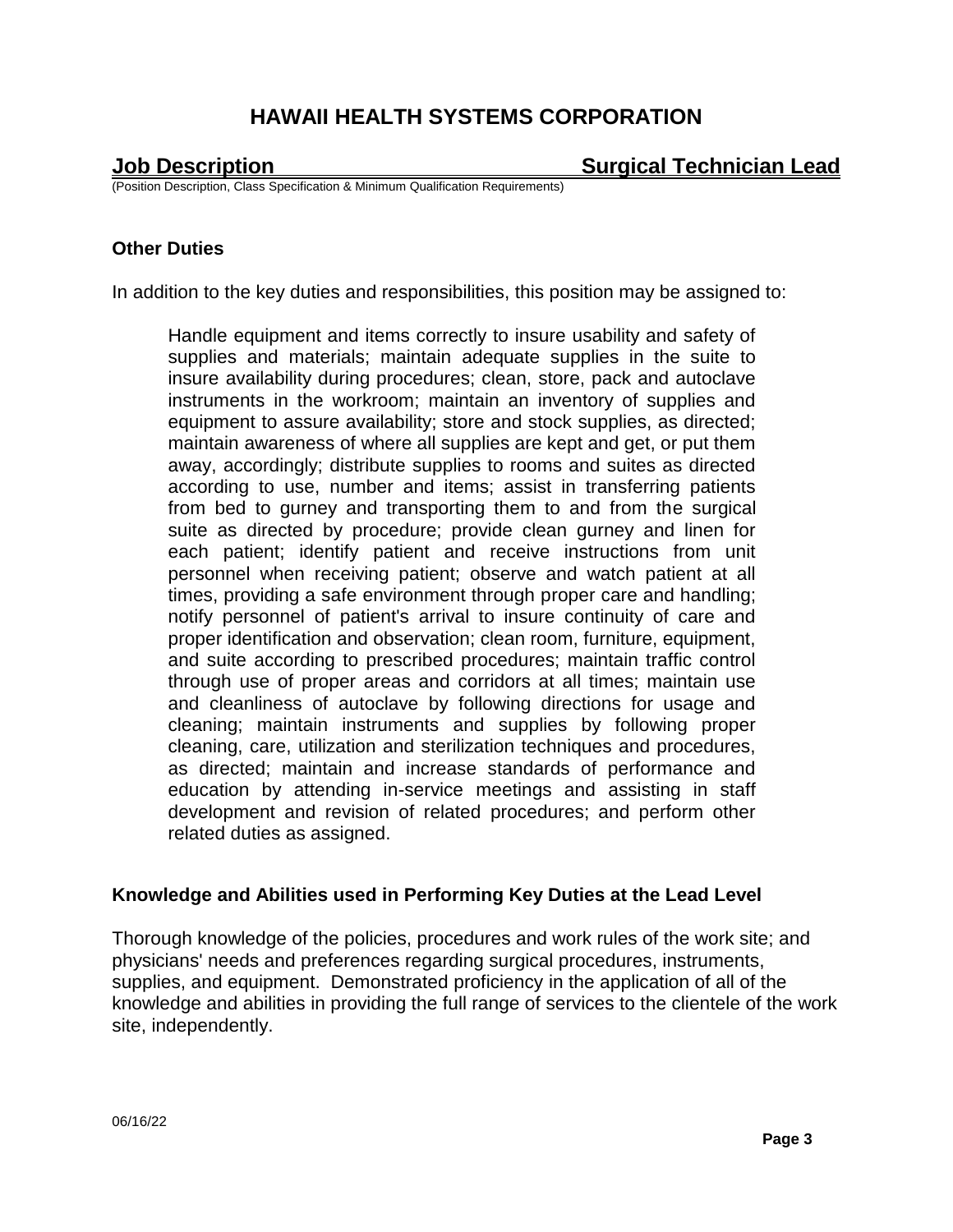**Job Description Surgical Technician Lead**

(Position Description, Class Specification & Minimum Qualification Requirements)

### **Controls Exercised over the Work**

A Registered Professional Nurse provides supervision to the position.

**Instructions Provided:** Employees are provided general instructions, and specific instructions in new and unusual situations.

**Assistance Provided:** Employees perform work independently, receiving specific guidance only in new and unusual situations.

**Review of Work:** Employees are reviewed periodically to ensure that acceptable practices are followed.

**Experience and Essential Knowledge and Abilities:** Three (3) years of work experience in a surgical setting performing as a scrub technician demonstrating proficiency assisting with procedures across services including but not limited to General Surgery, OB/GYN, Orthopedics, Urology, and Endoscopy; independently decontaminating and sterilizing instruments used in surgical cases; and setting up of instrument trays. Such experience must have demonstrated the ability to independently perform as a member of the surgical team, must have thorough knowledge of medical/surgical procedure and terminology and the ability to read, write, speak, understand and communicate effectively with others in English; listen to and follow oral and written instructions precisely; and get along well with others. Must also have the ability to oversee, train and supervise other employees.

**Substitutions Allowed:** Graduation from a nationally certified training program for Operating Room Technician, Surgical Technician, or equivalent may be substituted for one (1) year of the required work experience.

**Certification Required:** Basic Life Support (BLS) for Healthcare Workers must be obtained within six (6) months of employment.

**Physical Requirements:** All employees must be physically able to perform the essential duties of the position. The general types of physical abilities involved, and examples of the tasks requiring these abilities, follows: